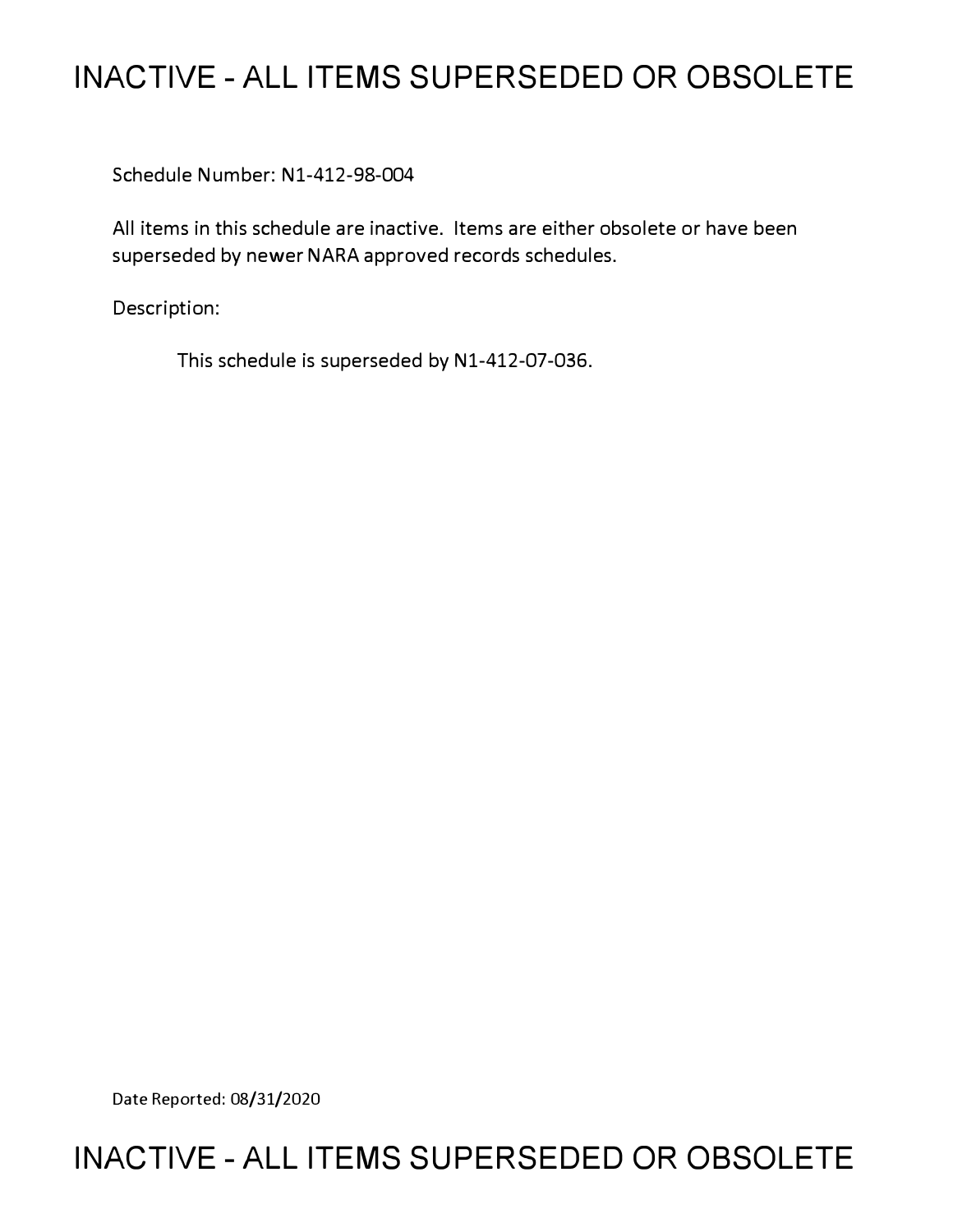| REQUEST FOR RECORDS DISPOSITION AUTHORITY                                                                        |                          | <b>JOB NUMBER</b>                                                             | LEAVE BLANK (NARA use only)                                                                                                         |
|------------------------------------------------------------------------------------------------------------------|--------------------------|-------------------------------------------------------------------------------|-------------------------------------------------------------------------------------------------------------------------------------|
| (See Instructions on reverse)                                                                                    | $N1 - 412 - 98 - 4$      |                                                                               |                                                                                                                                     |
| TO: NATIONAL ARCHIVES and RECORDS ADMINISTRATION (NIR)<br>WASHINGTON, DC 20408                                   | DATE RECEIVED            |                                                                               |                                                                                                                                     |
| 1. FROM (Agency or establishment)                                                                                |                          | NOTIFICATION TO AGENCY                                                        |                                                                                                                                     |
| <b>Environmental Protection Agency</b>                                                                           |                          |                                                                               |                                                                                                                                     |
| 2. MAJOR SUBDIVISION<br>Various                                                                                  |                          | In accordance with the provisions of 44<br>USC 3303a the disposition request, |                                                                                                                                     |
| 3. MINOR SUBDIVISION                                                                                             |                          |                                                                               | including amendments, is approved except<br>for items that may be marked "disposition<br>not approved" or "withdrawn" in column 10. |
| 4. NAME OF PERSON WITH WHOM TO CONFER<br>5. TELEPHONE                                                            |                          | DATE<br><b>AROH VIST OF THE UNITED STATES</b>                                 |                                                                                                                                     |
| Rachel Van Wingen                                                                                                | $(202)$ 260-9709         | $6 - 29 - 99$                                                                 |                                                                                                                                     |
| <b>6. AGENCY CERTIFICATION</b>                                                                                   |                          |                                                                               |                                                                                                                                     |
| is not required:<br>SIGNATURE OF AGENCY REPRESENTATIVE<br>DATE<br>Kachel Kenwens<br>Rachel Van Wingen<br>7/27/98 | is attached, or<br>TITLE | Agency Records Officer                                                        | has been requested                                                                                                                  |
| 7.                                                                                                               |                          | 9. GRS OR                                                                     | 10. ACTION                                                                                                                          |
| <b>ITEM</b><br>8. DESCRIPTION OF ITEM AND PROPOSED DISPOSITION<br>NO.                                            |                          | <b>SUPERSEDED</b><br><b>JOB CITATION</b>                                      | <b>TAKEN (NARA</b><br>USE ONLY)                                                                                                     |
| See attached U.S EPA Records Control Schedule 210R                                                               |                          |                                                                               |                                                                                                                                     |
|                                                                                                                  |                          |                                                                               |                                                                                                                                     |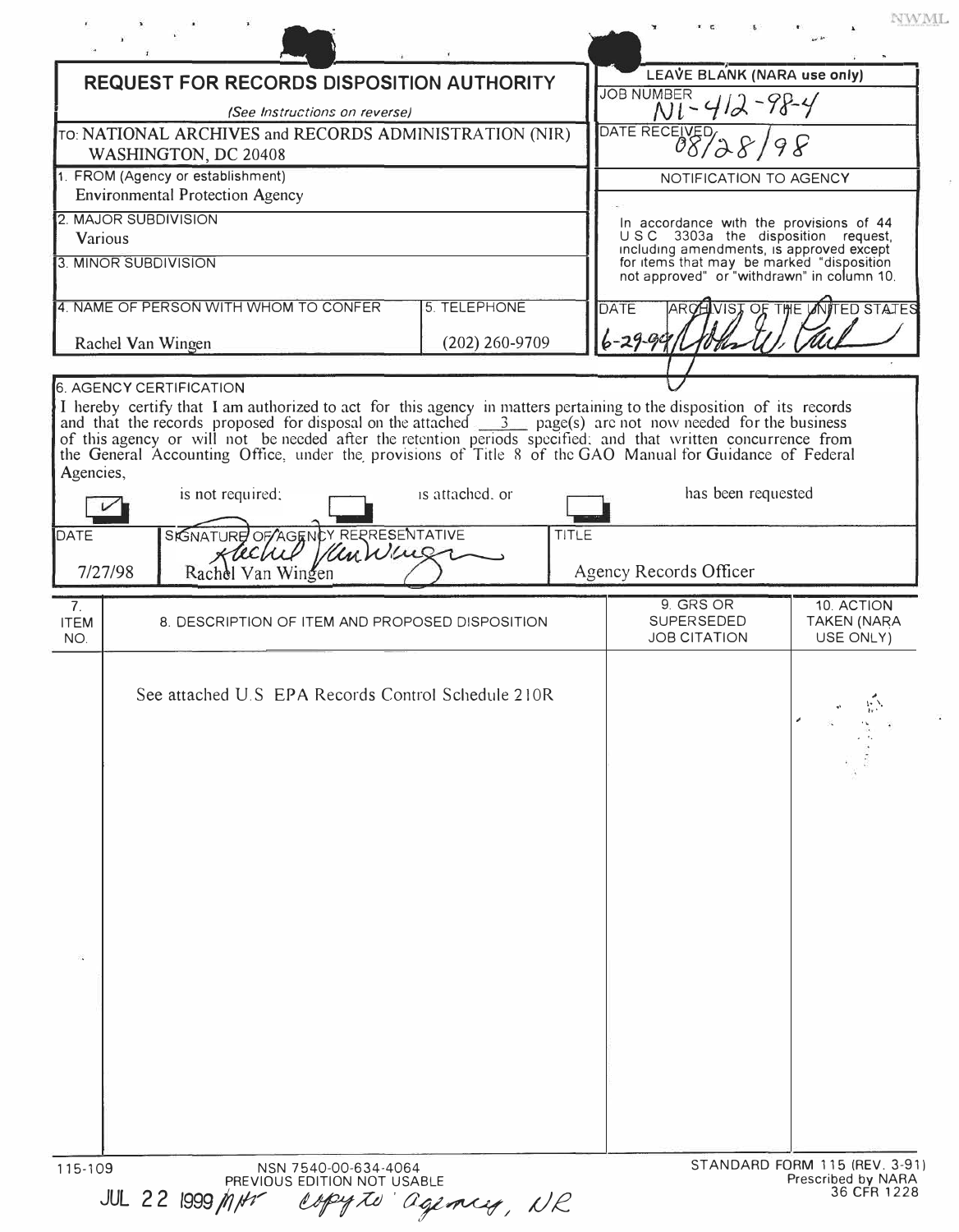



### **U.S. EPA RECORDS SCHEDULE**

**SERIES TITLE:** Administrative Records - Permits

**PROGRAM:** All Programs except Superfund

**EPA SERIES NO:** 210

**AGENCY FILE CODE:** PERM 210

**NARA DISPOSAL AUTHORITY:** Nl-412-98-4 (Use this number to retire records to the FRC)

**APPLICABILITY:** Regions

## *IDENTIFYING INFORMATION:*

**DESCRIPTION:** The administrative record is required for issuance of draft and final permits for Prevention of Significant Deterioration (PSD), Resource Conservation and Recovery Act (RCRA), National Pollutant Discharge Elimination System (NPDES), and Underground Injection Control (UIC), when EPA is the permitting authority. The record includes the permit application, draft permit or notice of intent to deny, statement of basis and documentation, the environmental impact statement (NPDES only), comments received during the public comment period, public hearing transcripts and related documentation, and the final permit.

**ARRANGEMENT:** Arranged by facility or site.

Case files None

**TYPE OF RECORDS: SPECIFIC RESTRICTIONS:** 

**MEDIUM: VITAL RECORD:** Paper, electronic, maps and No architectural materials

#### **FUNCTIONS SUPPORTED:**

Permitting

#### **SPECIFIC LEGAL REQUIREMENTS:**

Resource Conservation and Recovery Act, as amended, Section 3005 Clean Water Act, as amended, Sections 402, 404 Safe Drinking Water Act, as amended, Section 1421 Clean Air Act, as amended, Section 502 40 CFR 124

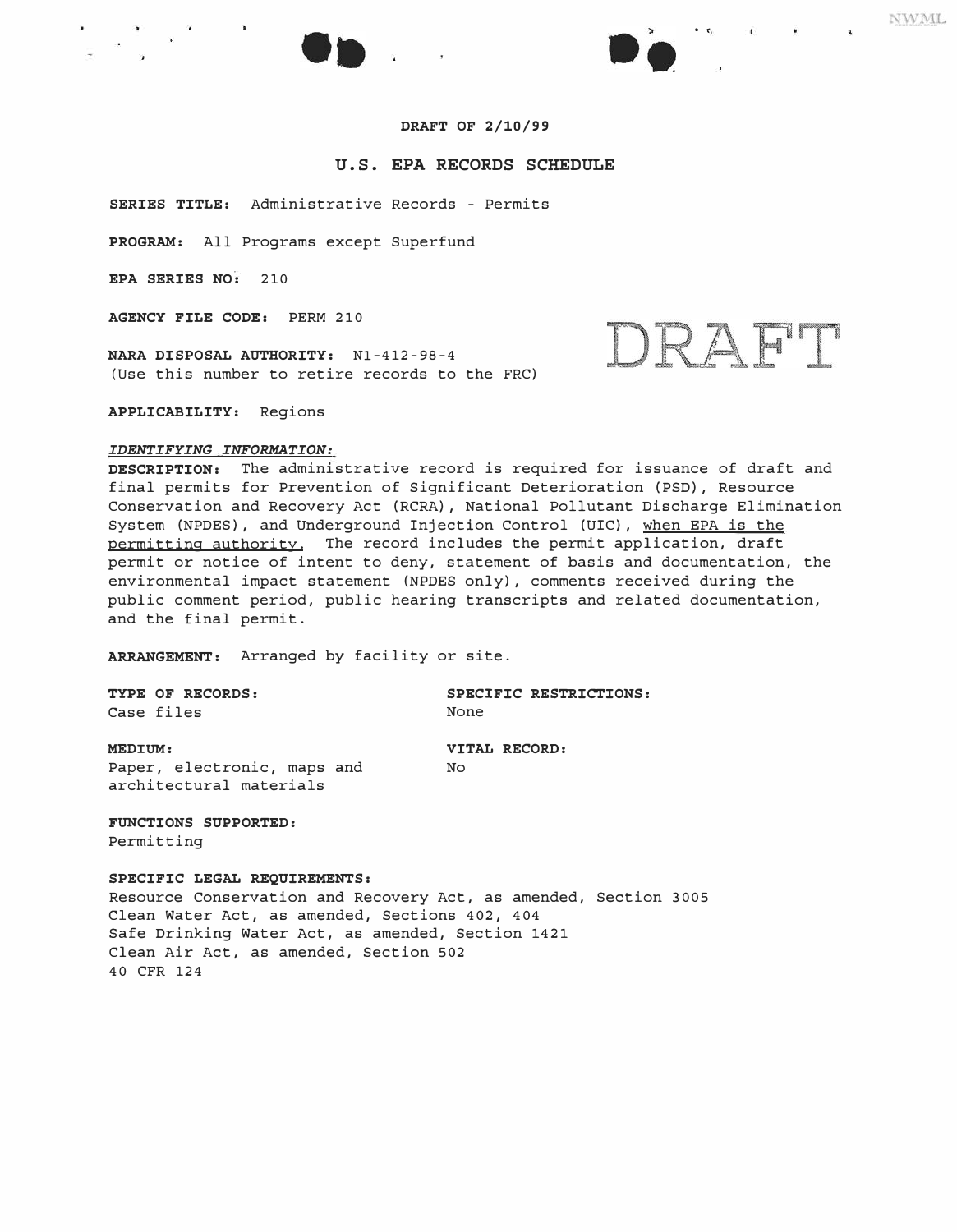| DISPOSITION INFORMATION:<br>FINAL DISPOSITION:       | TRANSFER TO FRC PERMITTED: |  |
|------------------------------------------------------|----------------------------|--|
| a. RCRA land disposal record<br>Disposable<br>CODY:  | Yes                        |  |
| b. UIC and UIC exemptions<br>record copy: Disposable | Yes                        |  |
| c. NPDES minor permits record<br>Disposable<br>CODY: | Yes                        |  |
| d. All others record copy:<br>Disposable             | Yes                        |  |

All others refers to: NPDES except minors, pretreatment, ocean dumping, Section 404 dredging and fill, PSD, and TSCA PCB disposal.

e. Electronic version created with office automation applications: Disposable Mo

#### *FILE BREAK INSTRUCTIONS:*

a-d. Break file at issuance of administrative record.

e. See Disposition Instructions.

#### *DISPOSITION INSTRUCTIONS:*

a and b. RCRA land disposal - Keep inactive materials in office up to 5 years after file break, then retire to FRC. Destroy 30 years after file break.

c and d. Keep inactive materials in office up to 5 years after file break, then retire to FRC. Destroy 10 years after file break.

e. Delete when record copy is generated.

#### *APPLICATION GUIDANCE:*

#### *REASONS FOR DISPOSITION:*

a and b. Long-term, temporary retention provides basis for on-going monitoring of possible public health threats to ground water. These records supplement those scheduled as permanent under EPA 205, item a and EPA 478, item a. Retention for this item is consistent with retention for Superfund site file administrative records.

c and d. A 10 year retention after the file break is sufficient to meet administrative needs of program offices.

*AGENCY-WIDE GUIDANCE:* See EPA 019 for Administrative Records - Superfund Site Specific. Administrative Records Pursuant to the Administrative Procedure Act are scheduled as EPA 294.

If the official records are maintained in an electronic recordkeeping system, apply disposition a.